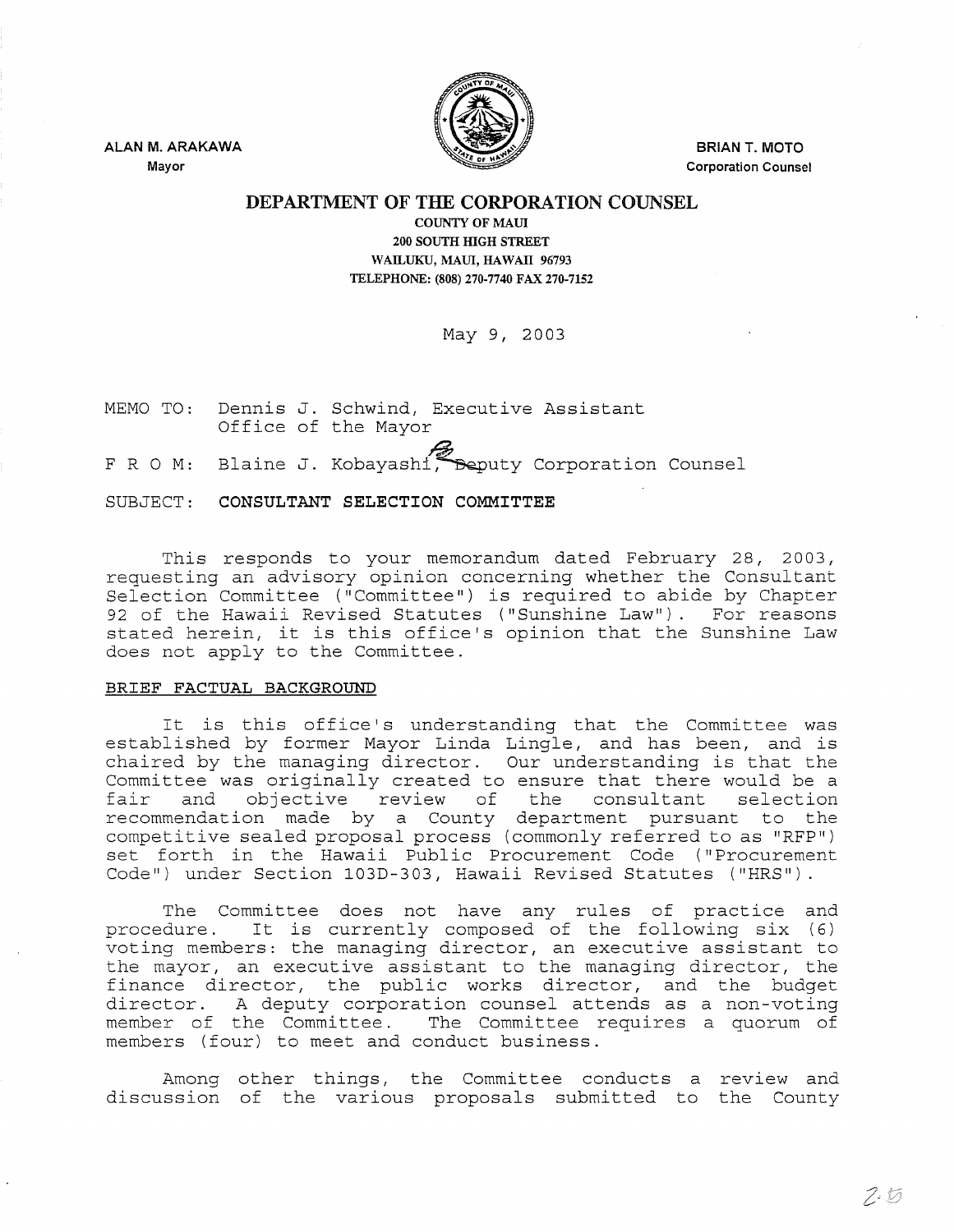Dennis J. Schwind May *9* <sup>r</sup>*2003*  Page 2

department, and either approves or disapproves (by a simple majority vote), the consultant selection recommendation of the department. Members of the public and consultants are not allowed to attend Committee meetings, and the Committee's discussion r and deliberations are all confidential. review,

After the Committee approves the recommendation, the department proceeds with award of the contract. The Committee's review process is not mandated by either federal law or the Procurement Code.

While an agenda is generated for each meeting, the Committee does not meet on a reqular basis, no minutes are taken, and no public notice is provided.

## **LEGAL ANALYSIS**

The Sunshine Law, HRS Chapter 92, requires that "[e] very meeting of all boards shall be open to the public and all persons shall be permitted to attend any meeting.  $\ldots$  " HRS § 92-3. An expressly stated policy of the Sunshine Law requires that the provisions requiring open meetings be "liberally construed." HRS  $\bar{s}$  92-1. There are, however, exceptions to the requirements of the Sunshine Law.

HRS § 92-6 provides, in part, that:

(a) This part shall not apply:

(1) To the judicial branch.

(2) To adjudicatory functions exercised by a board and governed by sections 91-8 and 91-9, or authorized by other sections of the Hawaii Revised Statutes. In the application of this subsection, boards exercising adjudicatory functions include, but are not limited to, the following:<br>(A) Hawa

Hawaii labor relations board, chapters 89 and 377;

 $(B)$  Labor and industrial relations appeals board,<br>er 371; chapter<br>(C)

(C) Hawaii paroling authority, chapter 353;<br>(D) Civil service commission, chapter 26; (D) Civil service commission, chapter 26;<br>(E) Board of trustees, emplovees' retiremen

Board of trustees, employees' retirement system of the State of Hawaii, chapter 88;<br>(F) Crime victim compensation

Crime victim compensation commission, chapter 351; and

(G) State ethics commission, chapter 84.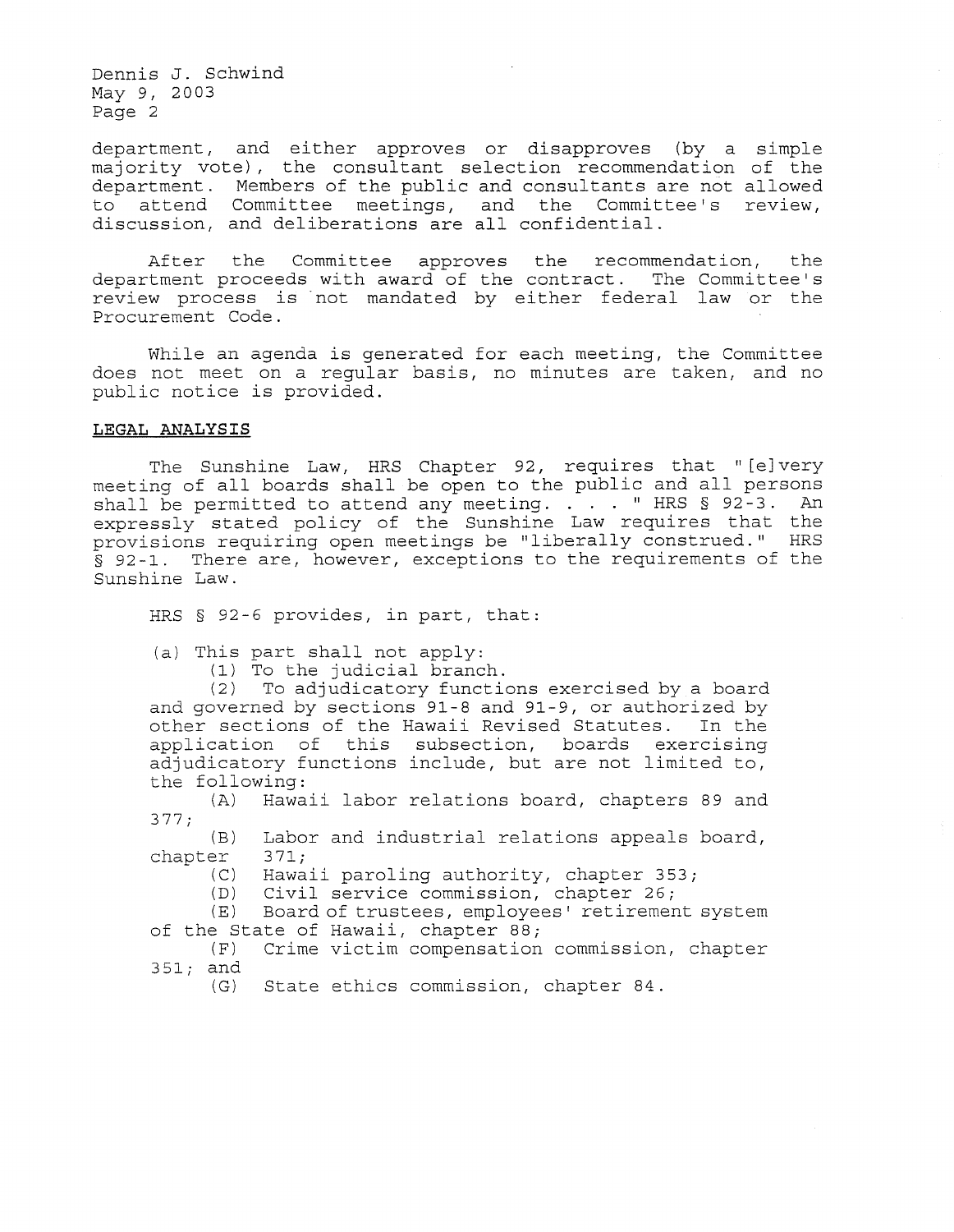Dennis **J.** Schwind May 9, 2003 Page 3

Although HRS § 92-6 does not list procurement actions as an exception, it is this office's opinion that Sunshine Law provisions in part I of HRS Chapter 92 relating to open meetings, notice of meetings, and minutes do not apply to the Committee based on a provision in the Procurement Code. In particular, HRS § 103D-I05 provides, in pertinent part:

**Part I of chapter 92 [the Sunshine Law] shall not apply to discussions, deliberations, or decisions required to be conducted or made confidentially under this chapter [103D] .** 

(Emphasis added)

The competitive sealed proposal process is set forth in HRS § 103D-303. The following provisions of HRS § 103D-303 illustrate the importance of maintaining confidentiality of the competitive sealed proposal process:

(a) Competitive sealed proposals may be utilized to procure goods, services, or construction designated in rules adopted by the procurement policy board as goods, services, or construction which are either not practicable or not advantageous to the State to procure by competitive sealed bidding. Competitive sealed proposals may also be utilized when the head of a purchasing agency determines in writing that the use of competitive sealed bidding is either not practicable or not advantageous to the State.

\* \* \*

(d) **Proposals shall be opened so as to avoid disclosure of contents to competing offerors during the process of negotiation.** A register of proposals shall be prepared in accordance with rules adopted by the policy board and shall be open for public inspection after contract award.

\* \* \*

(f) **In conducting discussions, there shall be no disclosure of any information derived from proposals submitted by competing offerors.** 

(Emphasis added). $<sup>1</sup>$ </sup>

 $1$ The Procurement Policy Board's administrative rules ("HAR") regarding the competitive sealed proposal process also contain a confidentiality provision. HAR  $\S$  3-122-53(f) states that, "[t]he contents of any proposal **shall not be disclosed** so as to be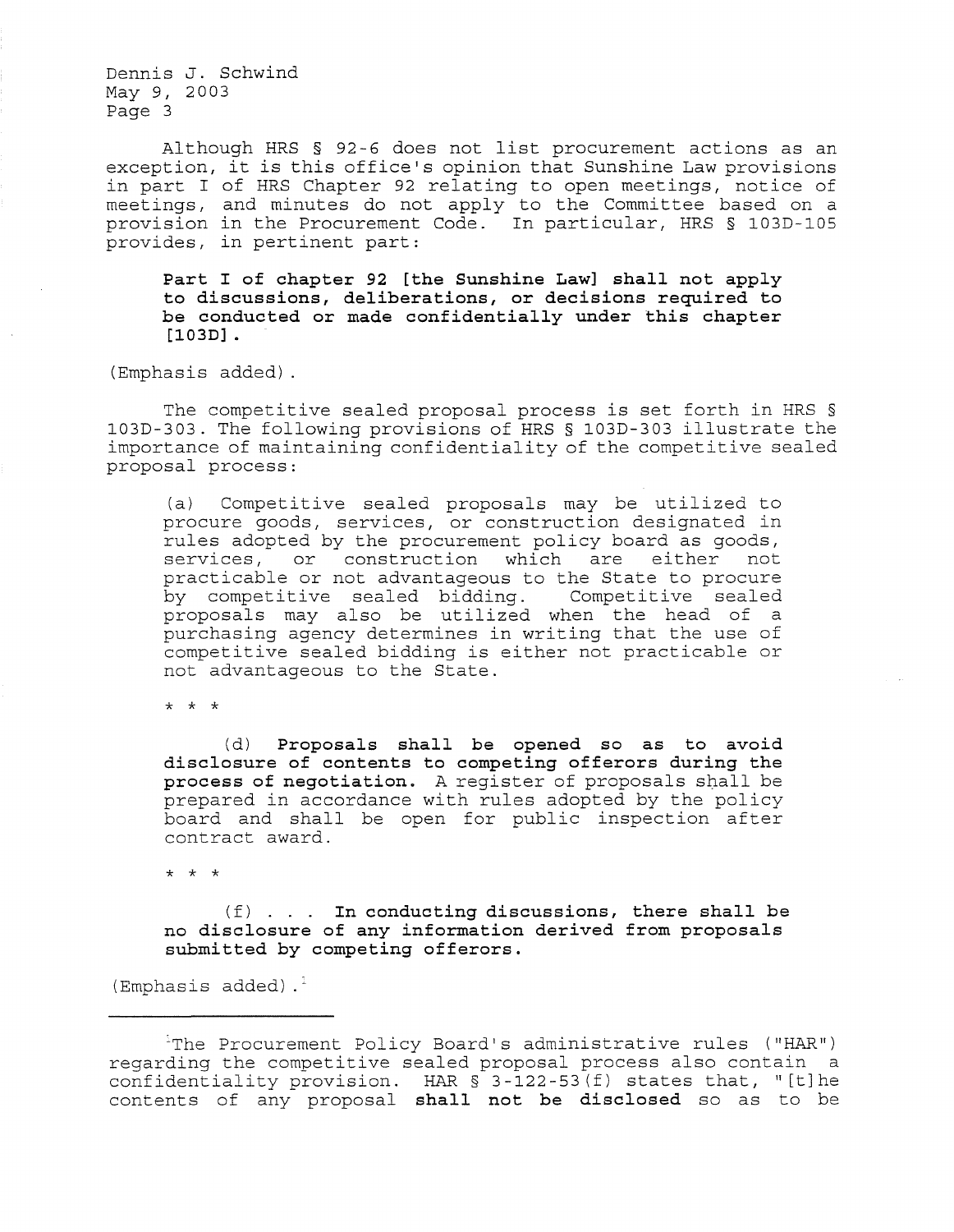Dennis J. Schwind May 9, 2003 Page 4

## **CONCLUSION**

Based on the foregoing, it is this office's opinion that part I of HRS Chapter 92 does not apply to the Committee. Should you have any further questions or concerns, please contact me at my office.<sup>2</sup>

BJK: In S:\ALL\BJK\Advisory\revised 2003-0600 (consultant selection committee).wpd cc: Jack Kulp, Managing Director Keith A. Regan, Director of Finance Traci Fujita-Villarosa, Deputy Corporation Counsel Greg King, Administrator, Purchasing Division

APPROVED FOR TRANSMITTAL:

APPROVED FOR TRANSMITTAL:

S:\ALL\BJK\Advisory\revised 2003-0600 (consultant selection committee).wpd

available to competing offerors during the discussion process." It is only after an award has been posted that the proposals and contract file are available for public inspection. See HAR §§ 3-122-51, 3-122-52, and 3-122-58, attached hereto.

-Our opinion is limited to the facts set forth in this memorandum. Sunshine Law provisions regarding open meetings, notice of meetings, and minutes may apply if the Committee conducts, or were to conduct, meetings for purposes not described in HRS § 103D-105. Should any such meetings occur, we recommend that you seek further legal advice regarding the applicability of the Sunshine Law.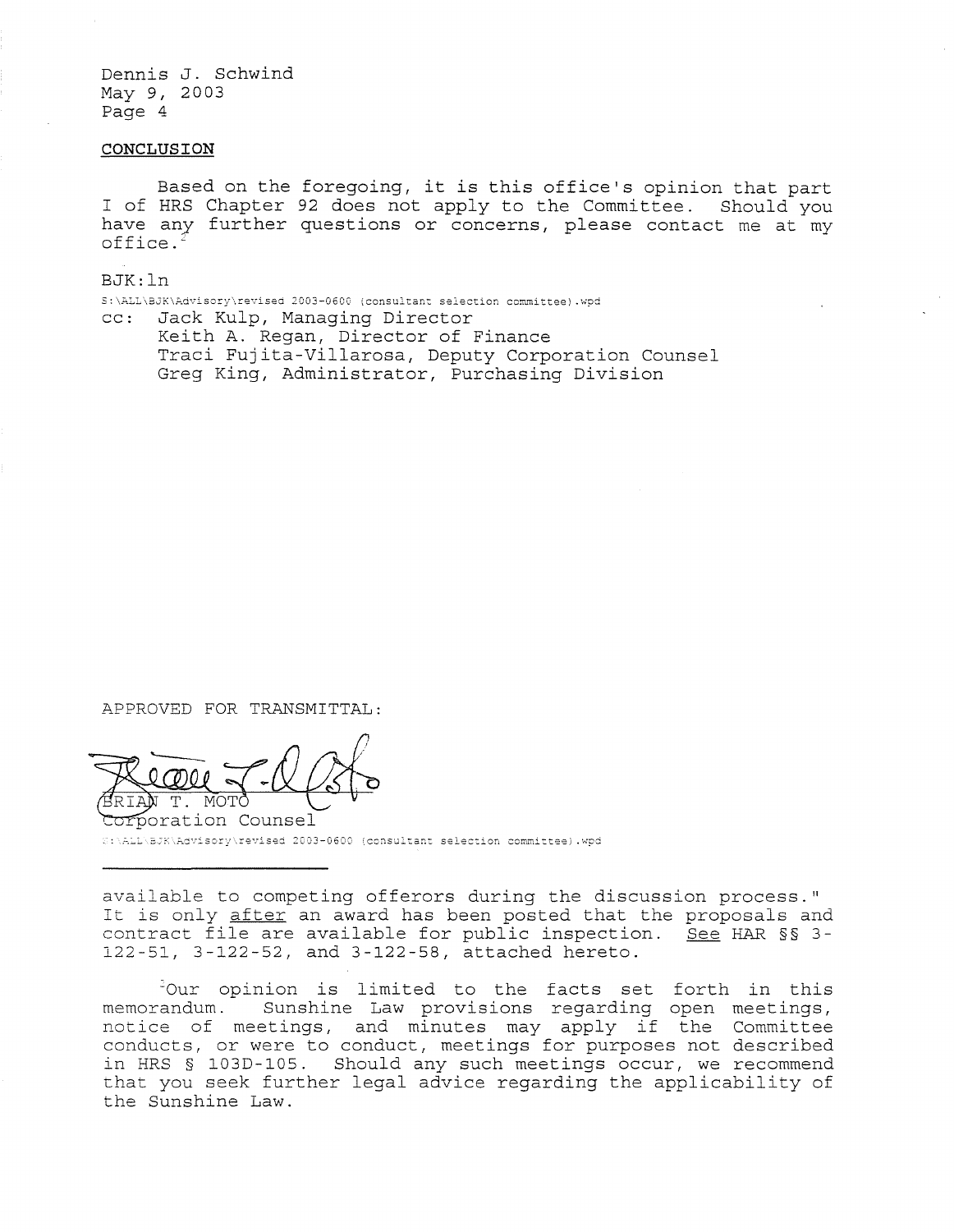§3-122-41 Purpose. The purpose of this subchapter is to provide rules for the use of the competitive sealed proposal method of source selection when it is determined that competitive sealed bidding is neither practicable nor advantageous to the State. [Eff 12/15/95; comp 11/17/97; comp 07/25/02] (Auth: HRS §103D-202) (Imp: HRS §103D-303)

§3-122-42 Dollar thresholds for competitive sealed proposals. Procurements exceeding the threshold of section 103D-305, HRS, shall be made pursuant to this subchapter except as provided in subchapters 5, 7, 9, and 10. [Eff 12/15/95; am and comp 11/17/97; am and comp 07/25/02] (Auth: HRS §103D-202) (Imp: HRS §103D-303)

§3-122-43 When competitive sealed bidding is not practicable or advantageous. (a) Unless the nature of the procurement permits award to a low bidder who agrees by its bid to perform without condition or reservation in accordance with the purchase description, delivery or performance schedule, and all other terms and conditions of the invitation for bids, competitive sealed bidding is not practicable or  $advantageous.  
(b) A d$ 

A determination may be made to use competitive sealed proposals if it is determined that competitive sealed bidding is not practicable, even though advantageous. Factors to be considered in determining whether competitive sealed bidding is not practicable include:<br>(1) Whether th

- Whether the primary consideration in determining award may not be price;
- (2) Whether the contract needs to be other than a fixed-price type;
- (3) Whether the conditions of the goods, services or delivery conditions are unable to be sufficiently described in the invitation for bids;
- (4) Whether oral or written discussions may need to be conducted with offerors concerning technical and price aspects of their proposals;
- (5) Whether offerors may need to be afforded the opportunity to revise their proposals,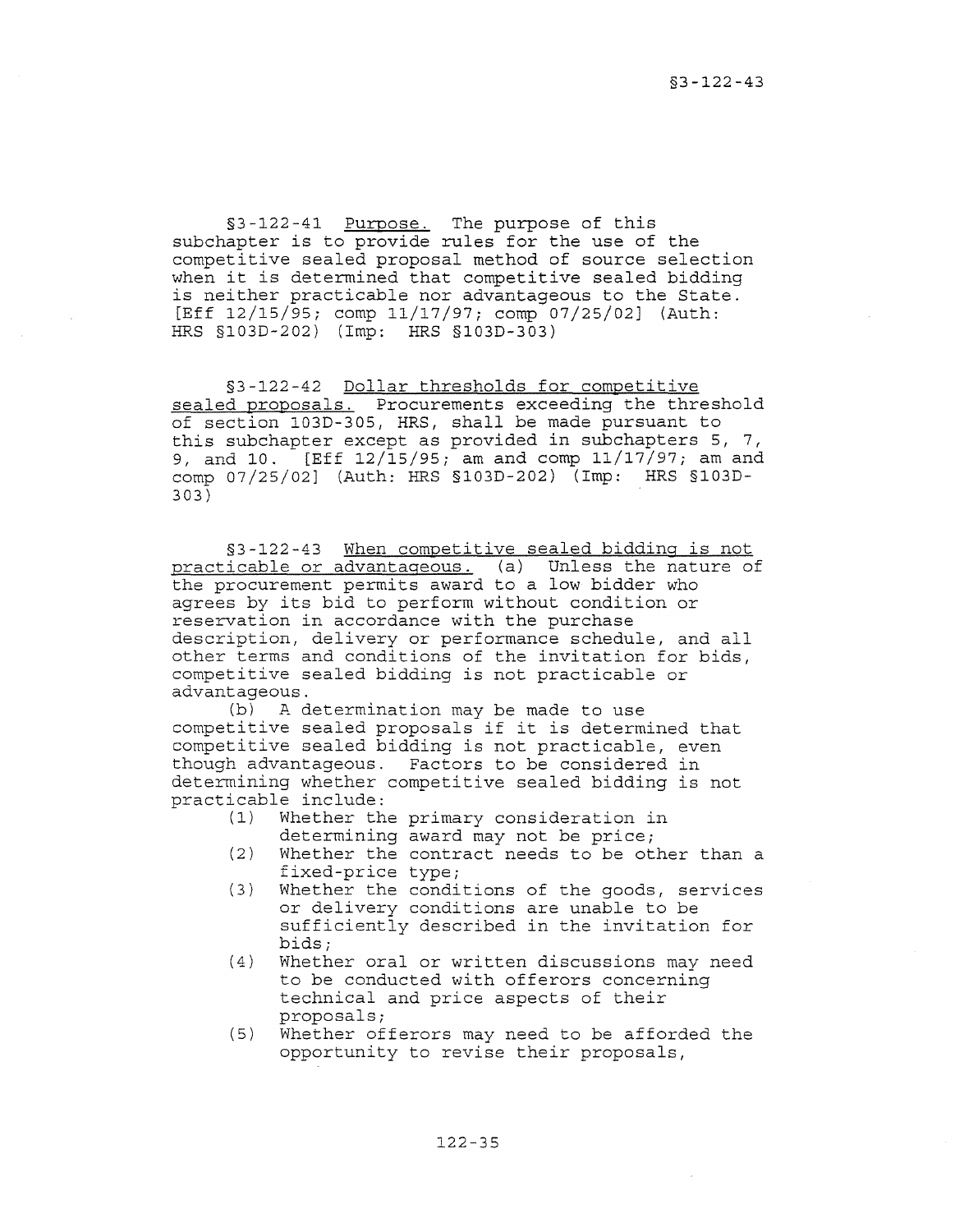including price; and

(6) Whether award may need to be based upon a comparative evaluation as stated in the request for proposals of differing price, quality, and contractual factors in order to determine the most advantageous offering to the State. Quality factors include technical and performance capability and the content of the technical proposal.

(c) A determination may be made to use competitive sealed proposals if it is determined that competitive sealed bidding is not advantageous, even though practicable. Factors to be considered in determining whether competitive sealed bidding is not advantageous include:<br>(1) If prior pr

- If prior procurements indicate that competitive sealed proposals may result in more beneficial contracts for the State; and
- (2) Whether the factors listed in subsections 3- 122-43(4) through 3-122-43(6) are desirable in conducting a procurement rather than necessary; if they are, then the factors may be used to support a determination that competitive sealed bidding is not advantageous.

(d) The determinations required by this section shall be final and conclusive unless they are clearly erroneous, arbitrary, capricious, or contrary to law. [Eff 12/15/95; am and comp 11/17/97; comp 07/25/02] (Auth: HRS §§103D-202, 103D-318) (Imp: HRS §§103D-*303* J 103D-318)

§3-122-44 REPEALED. [R 11/17/97J

§3-122-4S Determinations. (a) Pursuant to subsection 103D-303(a), HRS, the procurement policy board may approve a list of goods, services, or construction that may be procured by competitive sealed proposals without a determination by the head of the purchasing agency.

(b) The list shall be reviewed by the board biennially and issued by procurement policy board directive as an attachment to subchapter 6. Although the good, service, or construction is listed, purchasing agencies may use the competitive sealed bidding process under section 103D-302, HRS.

(c) If the procurement is not listed pursuant to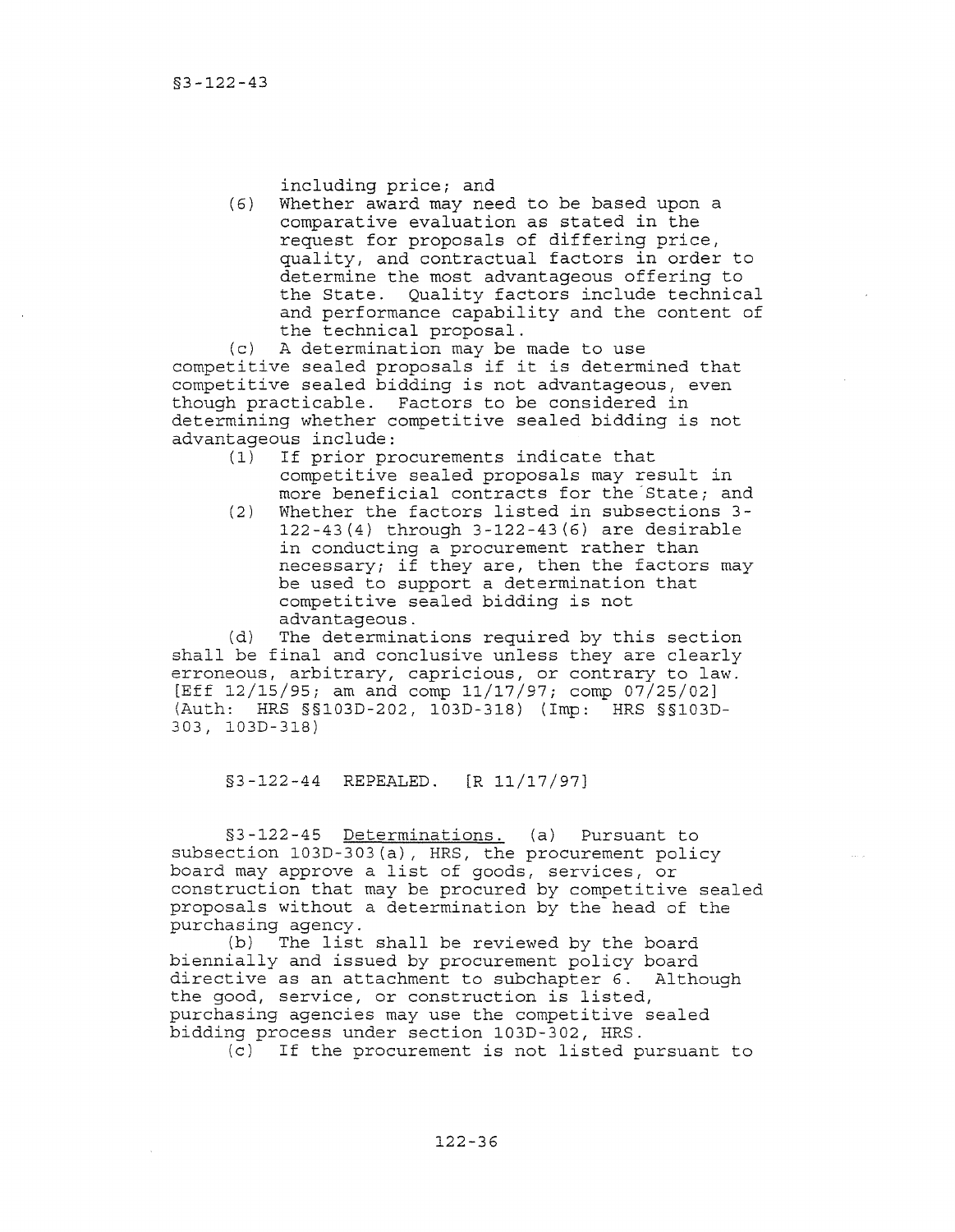subsection (a), the head of a purchasing agency shall then determine in writing that competitive sealed proposals is a more appropriate method of contracting in that competitive sealed bidding is neither practicable nor advantageous. The determinations may be made for catogories of goods, services, or construction rather than by individual procurement. Procurement of the goods, services, or construction so designated may then be made by competitive sealed proposals without making the determination that competitive sealed proposals is a more appropriate method of contracting.<br>(d) When it is determined that it is more

When it is determined that it is more practicable or advantageous to the State to procure construction by competitive sealed proposals:

- (1) A procurement officer may issue a request for proposals requesting the submission of proposals to provide construction in accordance with a design provided by the offeror; and
- (2) The request for proposals shall require that each proposal submitted contain a single price that includes both design and build.

(e) The head of the purchasing agency who made

the determination may modify or revoke it at any time and the determination shall be reviewed for current applicability on the next procurement for the goods, services, or construction. The head of the purchasing agency may also request that the procurement of the goods, services, or construction by competitive sealed proposals be added to or deleted from the list in subsection  $(b)$ .<br>(f) The d

The determinations required by this section shall be final and conclusive unless they are clearly erroneous, arbitrary, capricious, or contrary to law. [Eff 07/06/99; am and comp 07/25/02J (Auth: HRS §§103D-202, 103D-303, 103D-318) (Imp: HRS §§103D-303, 103D-318)

§3-122-46 Preparing a request for proposals. (a) The request for proposals is used to initiate a competitive sealed proposal procurement and shall include:

- (1) The specifications for the goods, services, or construction items to be procured, including a description of the performance or benefit required;
- (2) All contractual terms and conditions applicable to the procurement;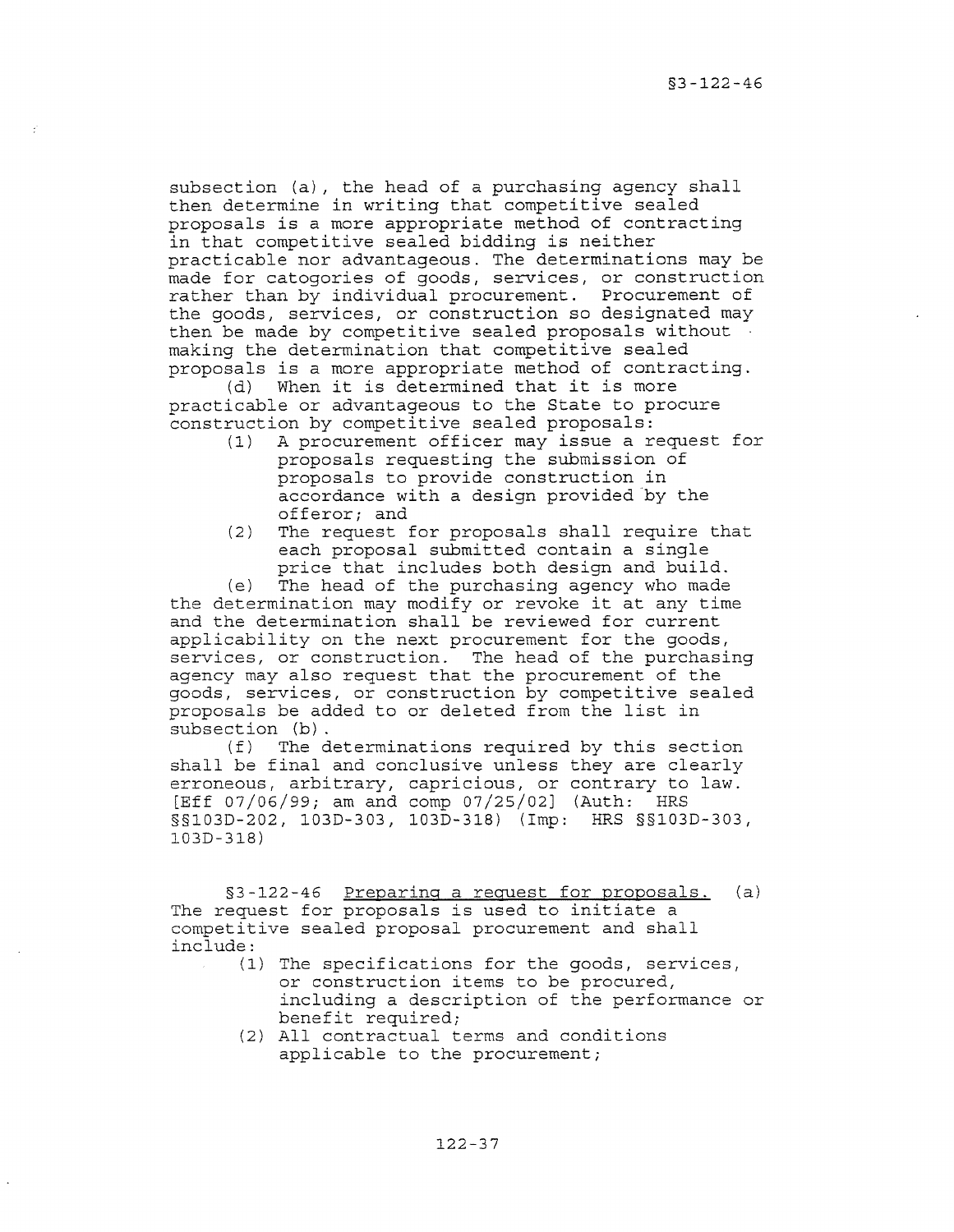- (3) A statement as to when and in what manner prices are to be submitted;
- (4) A statement concerning whether the proposal shall be accompanied by a proposal security pursuant to subchapter 24 or other evidence of financial responsibility;
- (5) The term of the contract and conditions of renewal or extension, if any;
- (6) Instructions and information to offerors, including pre-proposal conferences, the location where proposals are to be received, and the date, time and place where proposals are to be received and reviewed;
- (7) Proposal preparation time set to provide offerors a reasonable time to prepare their proposals. A minimum of thirty calendar days between the date of last legal advertisement of the solicitation and the time and date set for receipt of proposals, unless a shorter time is deemed appropriate for a particular procurement that will allow for adequate competition as determined in writing by the procurement officer;
- (8) The relative importance of price and other evaluation criteria; and specific evaluation criteria to be used in evaluation of proposals which may include but is not limited to:
	- (A) Technical capability and approach for meeting performance requirements;
	- (B) Competitiveness and reasonableness of price;
	- (C) Managerial capabilities; and
	- (D) Best value factors.
- (9) A statement that discussions may be conducted with offerors who submit proposals determined to be reasonably susceptible of being selected for award, but that proposals may be accepted without discussions; and
- (10) A statement that offerors shall designate in writing those portions of the unpriced proposal that contain trade secrets or other proprietary data that are to remain confidential, subject to section 3-122-58; that the material designated as confidential shall be readily separable from the proposal in order to facilitate inspection of the nonconfidential portion of the proposal.
- (b) Public notice for goods, non-professional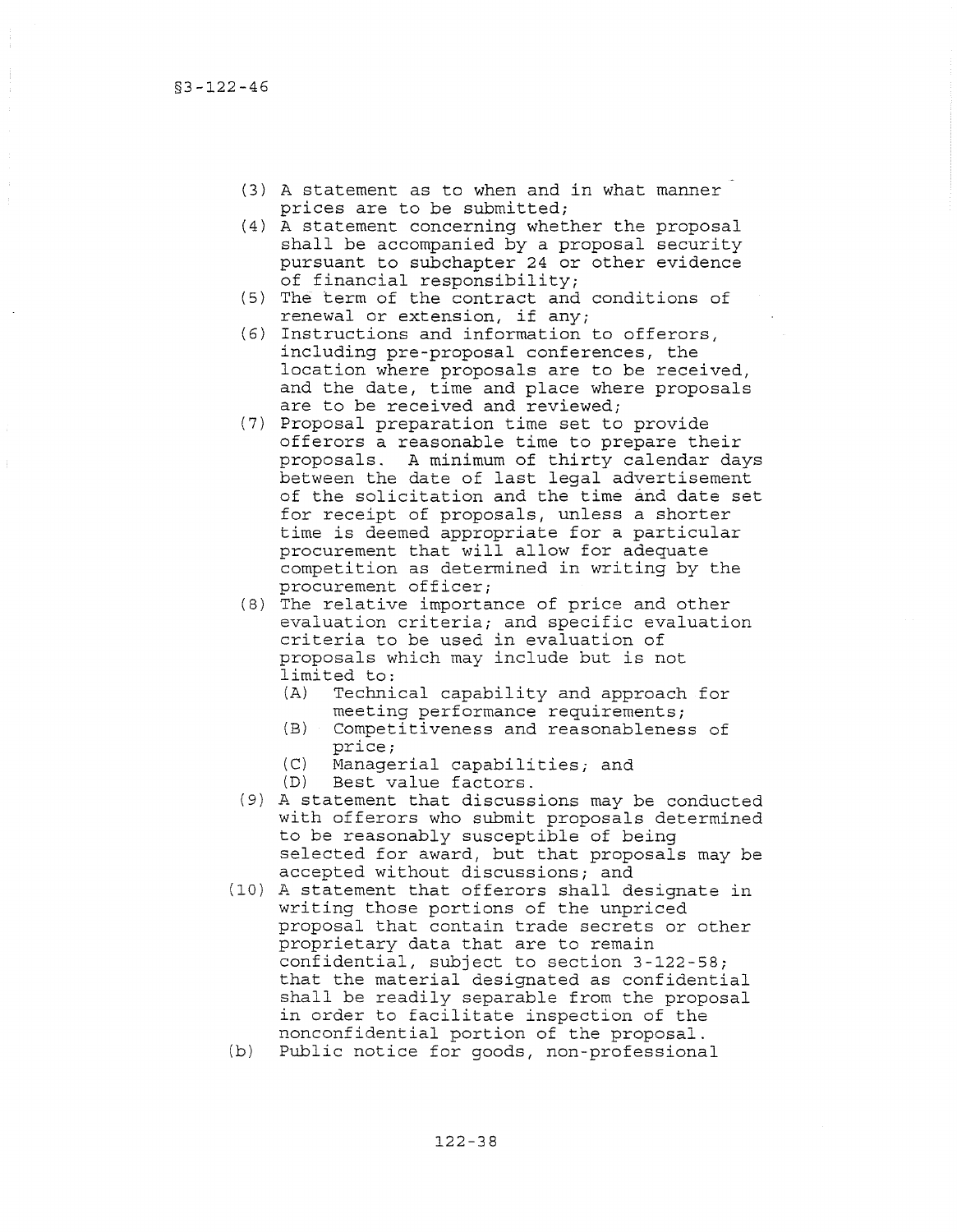services, and construction shall be given by a purchasing agency with delegated procurement authority by distributing the request for proposals in the same manner provided for distributing an invitation for bids under section 3-122-24. Public notices for professional services shall be in accordance with section  $3-122-64$ .<br>(c) Pre-pro

Pre-proposal conferences may be conducted in accordance with section 3-122-26.

Prior to the public notice for a request for proposals, a determination shall be made by the procurement officer that the procurement officer or an evaluation committee selected in writing by the procurement officer shall evaluate the proposals pursuant to section  $3-122-52$ . [Eff  $12/15/95$ ; am and comp 07/25/02] (Auth: HRS §103D-202) (Imp: HRS §103D-303, SLH 1997, Act 352, §1)

§3-122-47 REPEALED. [R 11/17/97])

§3-122-48 Amendments to request for proposals. Amendments to requests for proposals may be made by addenda in accordance with section 3-122-27 prior to submission of proposals. After submission of proposals, amendments may be made by addenda in accordance with subsection  $3-122-22(g)$ . [Eff  $12/15/95$ ; am and comp  $11/17/99$ ; am and comp  $07/25/02$ ] (Auth: HRS § 103 D - 202) ( Imp: HRS § 103 D - 303)

§3-122-49 Modification or withdrawal of proposals. Proposals may be modified or withdrawn. prior to the established due date in accordance with section 3-122-28. For the purposes of this section and section 3-122-50, the established due date is either the time and date announced for receipt of proposals or receipt of modifications to proposals, if any; or if discussions have begun, it is the time and date by which best and final offers must be submitted, provided that only priority listed offerors may submit best and final offers. [Eff 12/15/95; am and comp 11/17/97; comp 07/25/02] (Auth: HRS §103D-202) (Imp: HRS §103D-303)

§3-122-50 Late proposals, late withdrawals, and late modifications. (a) Any proposal, withdrawal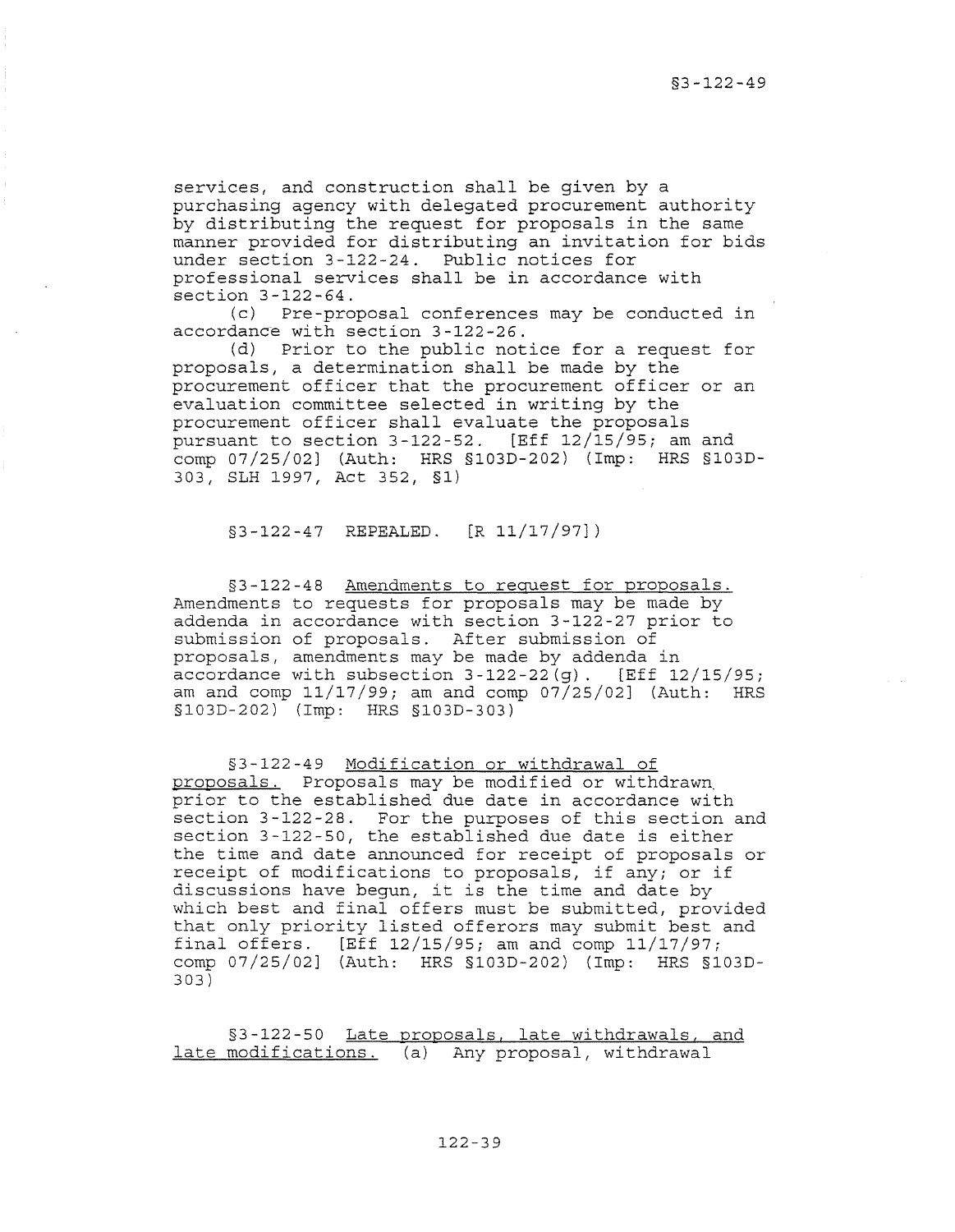request, or modification received after the established due date as defined in section 3-122-49 at the place designated for receipt of proposals is late. They may only be considered in accordance with section 3-122-  $29(1)$ .

(b) A late proposal or late modification shall be disposed of in accordance with paragraph 3-122-29(2). [Eff  $12/15/95$ ; am and comp  $11/17/97$ ; am and comp 07/25/02] (Auth: HRS §103D-202) (Imp: HRS §103D-303)

§3-122-51 Receipt and registration of proposals. (a) Proposals and modifications shall be time-stamped upon receipt and held in a secure place by the procurement officer until the established due date. Purchasing agencies may use other methods of receipt when approved by the chief procurement officer.

- (1) Proposals and modifications shall not be opened publicly, but shall be opened in the presence of two or more state officials.
- (2) Proposals and modifications shall be shown only to members of the evaluation committee and state personnel or their designees having legitimate interest in them.

(b) After the date established for receipt of proposals, a register of proposals shall be prepared which shall include for all proposals:<br>(1) The name of each offeror:

- (1) The name of each offeror;<br>(2) The number of modificatio
- The number of modifications received, if any; and
- (3) A description sufficient to identify the good, service, or construction item offered.

(c) The register of proposal shall be open to public inspection as provided in section 3-122-58.

(d) Proposals shall be open to public inspection as provided in section 3-122-58. [Eff 12/15/95; am and comp 11/17/99; am and comp 07/25/02J (Auth: HRS § § 103 D - 202, 103 D - 303) ( Imp: HRS § 103 D - 303)

§3 -122-52 Evaluation of **proposals.** (a) The procurement officer, or an evaluation committee selected in writing by the procurement officer shall evaluate proposals. The evaluation committee shall consist of at least three governmental employees with sufficient qualifications in the area of the goods, services, or construction to be procured. Private consultants may also serve on the committee. The contract administrator or a designee shall serve as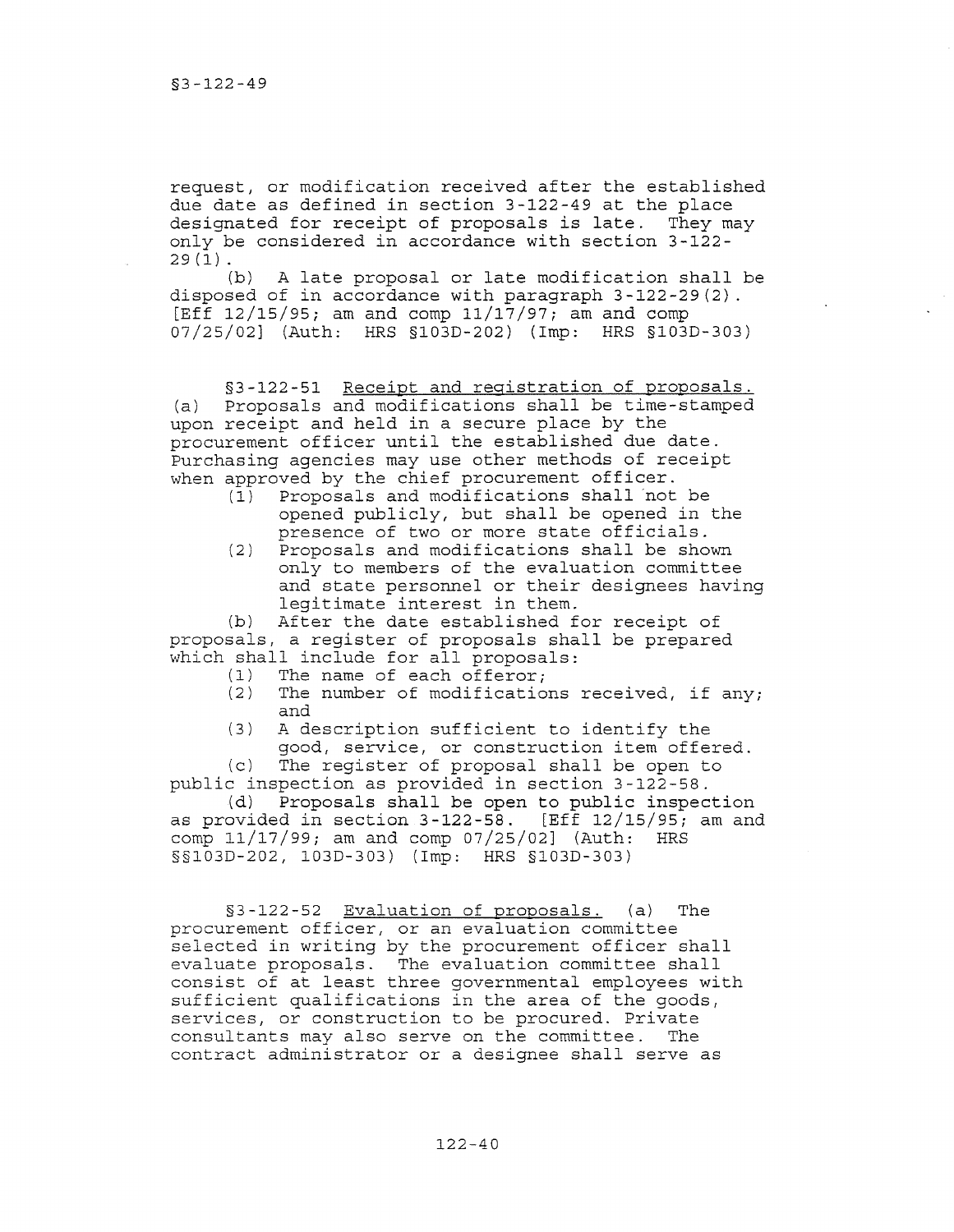chairperson and the procurement officer or a designee as advisor. A copy of the document identifying any committee members and any subsequent changes thereto shall be placed in *the* contract file.

(b) Numerical rating systems may be used, but *are*  not required. When used, *the* evaluation shall be based only on the evaluation factors set out in *the* request for proposals. The relative priority to be applied to each evaluation factor shall also be set out in the request for proposals. If numerical rating systems are not used, *the* procurement officer, or each member of *the* evaluation *committee,* as applicable, shall explain his or her ranking determination in writing which shall be placed in the procurement file. Evaluation factors not specified in the request for proposals may not be considered. The written ranking evaluations or explanations shall be available for public inspection after the contract is signed by all parties.<br>(c) When applicable, cost shall be an

When applicable, cost shall be an evaluation

factor.<br>(d) The proposal with the lowest cost factor must *receive the* highest available rating allocated to cost. Each proposal that has a higher cost factor than the<br>lowest must have a lower rating for cost. If a lowest must have a lower rating for cost. numerical rating system is used to evaluate the cost factor, the points allocated to higher-priced proposals must be equal to the lowest proposal price multiplied by the maximum points available for price, divided by the higher proposal *price.* 

*(e)* An evaluation factor must be included which takes into consideration whether an offeror qualifies for any procurement preferences pursuant to chapter 3- 124.

(f) A proposal from a debarred or suspended offeror shall be rejected.

(g) Evaluation meetings may be held by an evaluation *committee* to discuss *the* request for proposals, the evaluation process, *the* weighing of evaluation factors, and proposals received, before evaluation.<br>(h) E

Evaluations may not be based on discrimination due to *the* race, religion, color, national origin, sex, *age,* marital status, pregnancy, parenthood, handicap, or political affiliation of *the*  offeror. [Eff 12/15/95; am and comp 07/25/02] (Auth: HRS §103D-202) (Imp: HRS §103D-303)

§3-122-53 Discussions with offerors. (a) Before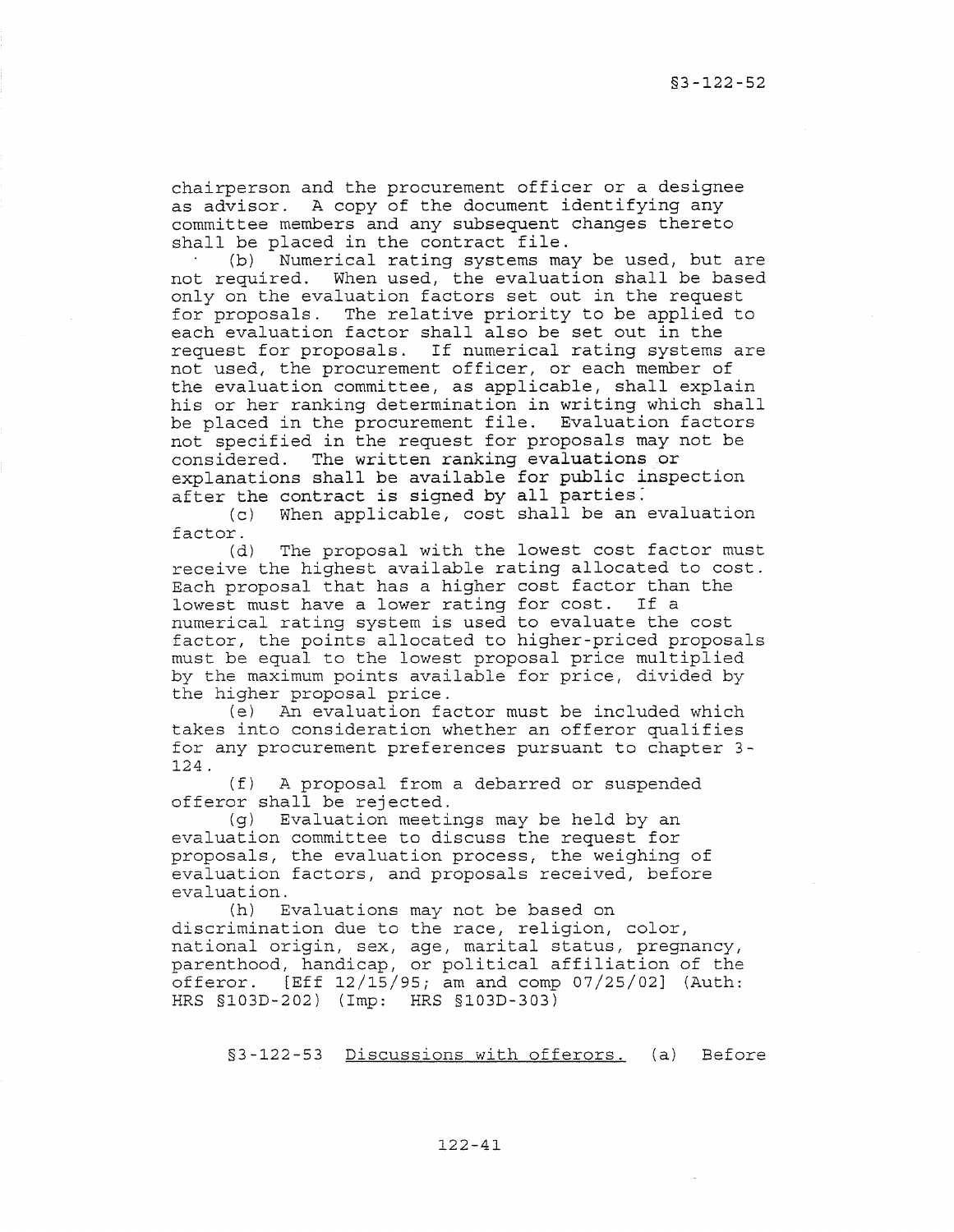conducting discussions, a "priority list" shall be generated by the procurement officer or evaluation  $committee.$ <br>(1)

- In order to generate a priority list, proposals shall be classified initially as acceptable, potentially acceptable, or unacceptable.
- (2) All responsible offerors who submit acceptable or potentially acceptable proposals are eligible for the priority list.
- (3) If numerous acceptable and potentially acceptable proposals have been submitted, the procurement officer or the evaluation committee may rank the proposals and limit the priority list to at least three responsible offerors who submitted the highest-ranked proposals.
- (4) Those responsible offerors who are selected for the priority list are referred to as the "priority-listed offerors."

(b) Discussions will be limited to only

"priority-listed offerors" and are held to:

- Promote understanding of a state agency's requirements and priority-listed offerors' proposa-ls; and
- (2) Facilitate arriving at a contract that will provide the best value to the State, taking into consideration the evaluation factors set forth in the request for proposals.

The procurement officer shall establish procedures and schedules for conducting discussions and keep a record of the date, place, purpose of meetings and those attending.

(c) Proposals may be accepted on evaluation without discussion.

(d) Priority-listed offerors shall be accorded fair and equal treatment with respect to any

- opportunity for discussions and revisions of proposals. Any substantial oral clarification of a proposal shall be reduced to writing by the priority-listed offeror.
	- (2) If during discussions there is a need for any substantial clarification or change in the request for proposals, the request for proposals shall be amended by an addendum to incorporate the clarification or change.

(e) Addenda to the request for proposals shall be distributed only to priority-listed offerors.<br>(1) The priority-listed offerors shall

The priority-listed offerors shall be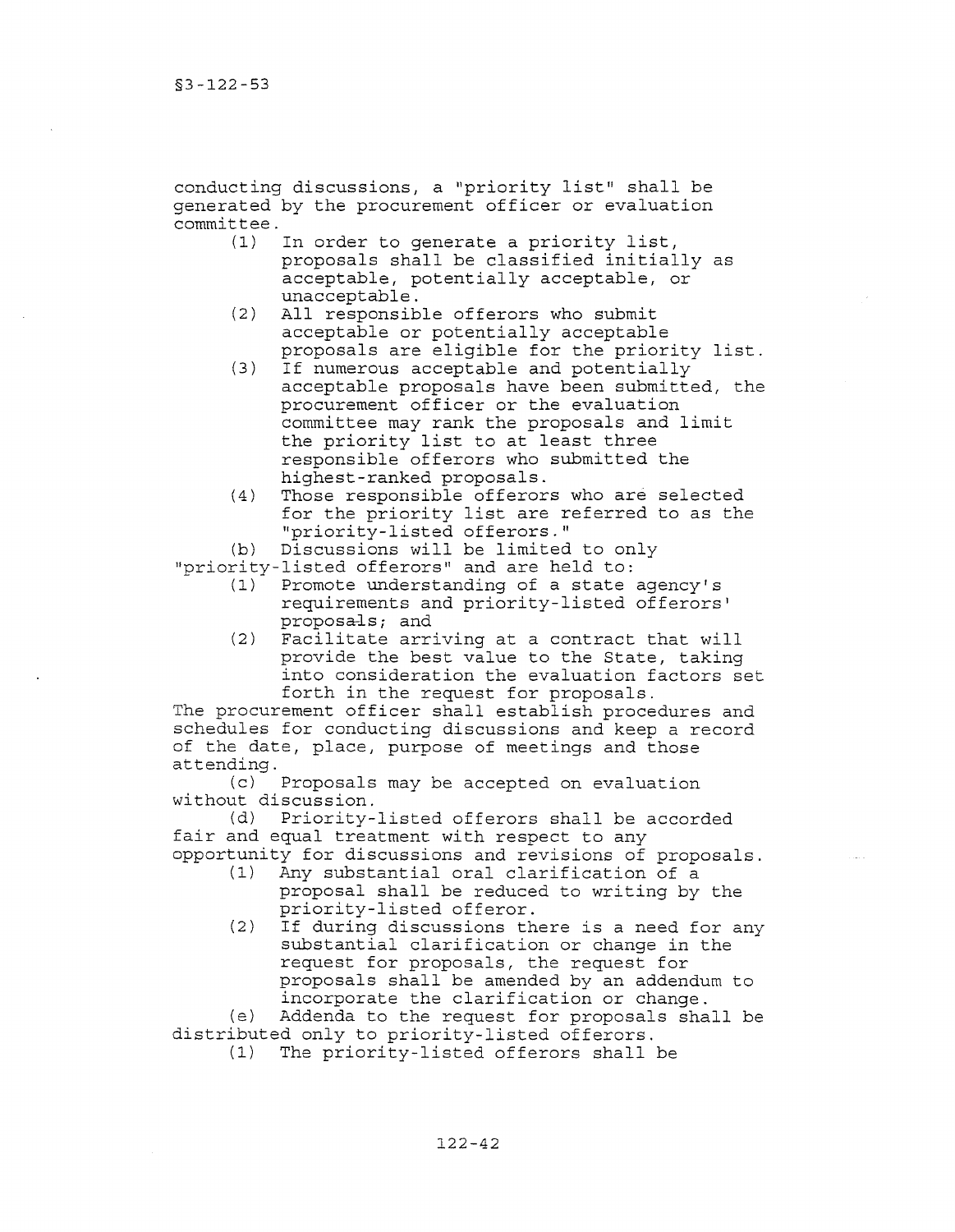permitted to submit new proposals or to amend those submitted.

(2) If in the opinion of the procurement officer or the evaluation committee, a contemplated amendment will significantly change the nature of the procurement, the request for proposals shall be canceled and a new request for proposals issued.

(f) The contents of any proposal shall not be disclosed so as to be available to competing offerors during the discussion process. [Eff 12/15/95; comp 11/17/99; am and comp 07/25/02] (Auth: HRS §103D-202) (Imp: HRS §103D-303)

§3-122-54 Best and final offers. (a) The procurement officer shall establish a date and time for the priority-listed offerors to submit their best and final offers.

(b) Best and final offers shall be submitted only once; unless, the chief procurement officer or the head of a purchasing agency or a designee of either officer above the level of procurement officer determines in writing that it is in the State's best interest to conduct additional discussions or change the State's requirements and require another submission of best and final offers; otherwise, no discussion of or changes in the best and final offers shall be allowed prior to award.

(c) Priority-listed offerors shall also be informed that if they do not submit a notice of withdrawal or another best and final offer, their immediate previous offer will be construed as their best and final offer.

(d) After best and final offers are received, final evaluations will be conducted for an award pursuant to section 3-122-57. [Eff 12/15/95; am and comp 11/17/97; comp 07/25/02] (Auth: HRS §103D-202) (Imp: HRS §103D-303)

§3-122-55 Mistakes in proposals. (a) Modification or withdrawal of a proposal may be allowed as provided in section 3-122-49.

(b) A mistake discovered after award of the contract shall not be corrected.

(c) A mistake discovered before award of the contract:

(1) When the procurement officer knows or has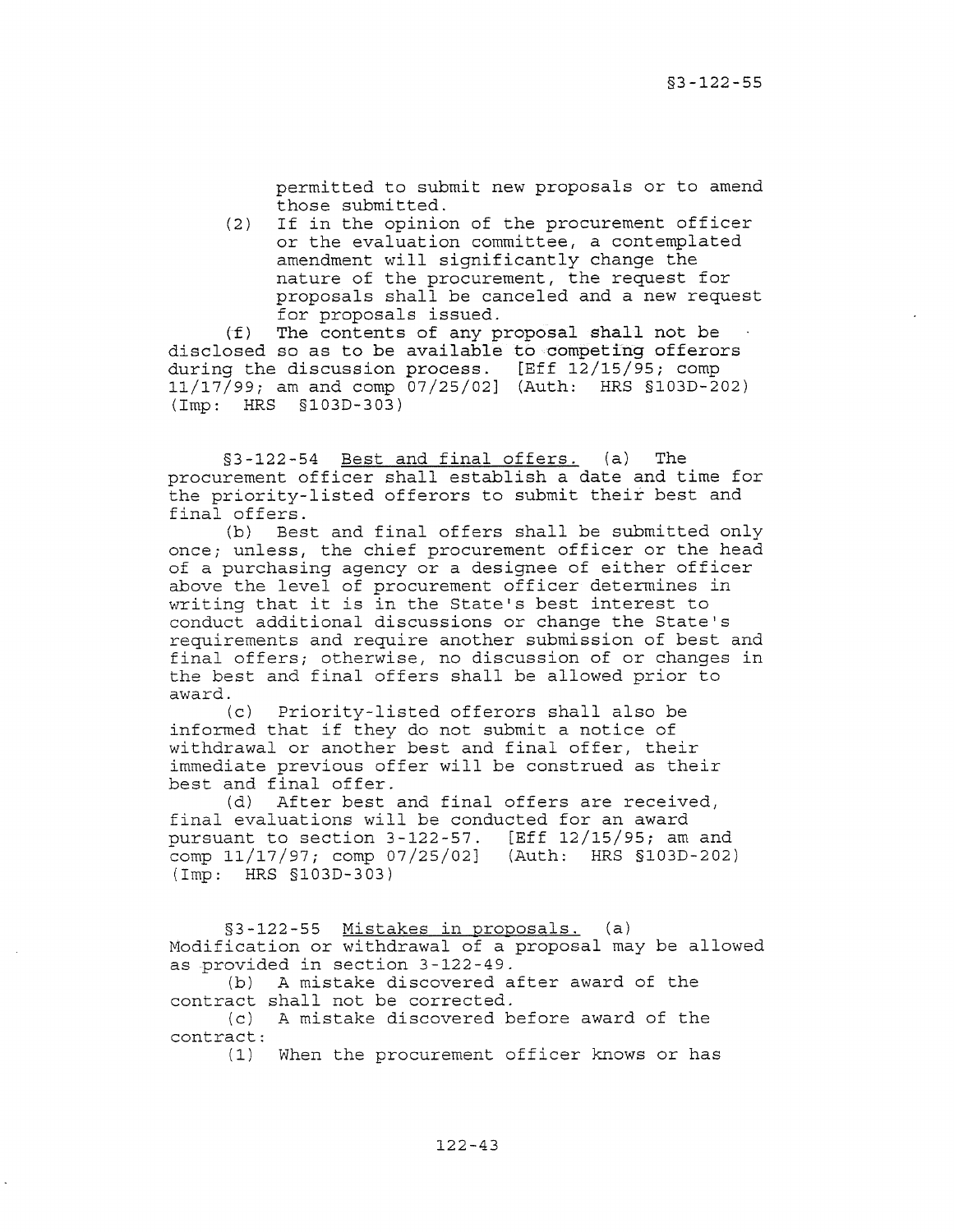reason to conclude before award that a mistake has been made, the procurement officer shall request the offeror to confirm the proposal. If the offeror alleges mistake, the mistake may be corrected by modifying or withdrawing the proposal.

- (2) Once discussions are commenced with prioritylisted offerors or after best and final offers are requested, a mistake may be corrected by modifying or withdrawing the proposal until the time and date set for receipt of best and final offers.
- (3) If discussions are not held, or if the best and final offers have been received by the date and time due, a mistake shall be corrected to the intended correct offer whenever the mistake and the intended correct offer are clearly evident on the face of the proposal, in which event the proposal may not be withdrawn.
- (4) If discussions are not held, or if the best and final offers have been received by the date and time due, an offeror alleging a material mistake of fact which makes a proposal nonresponsive may be permitted to withdraw the proposal if the procurement officer or the evaluation committee determines that:<br>(A) The mistake
	- The mistake is clearly evident on the face of the proposal but the intended correct offer is not; or
	- (B) The offeror submits evidence which clearly and convincingly demonstrates that a mistake was made.

(d) Technical irregularities that are matters of form rather than substance evident from the proposal and insignificant mistakes that have no effect on price, quality or quantity:<br>(1) May be waived by

- May be waived by the procurement officer or the evaluating committee or corrected by the offeror.
- (2) If discussions are not held or if best and final offers have been received by the date and time due, the procurement officer may waive technical irregularities or allow an offeror to correct them if either is in the best interest of the State.
- (3) Examples of technical irregularities include the failure of an offeror to: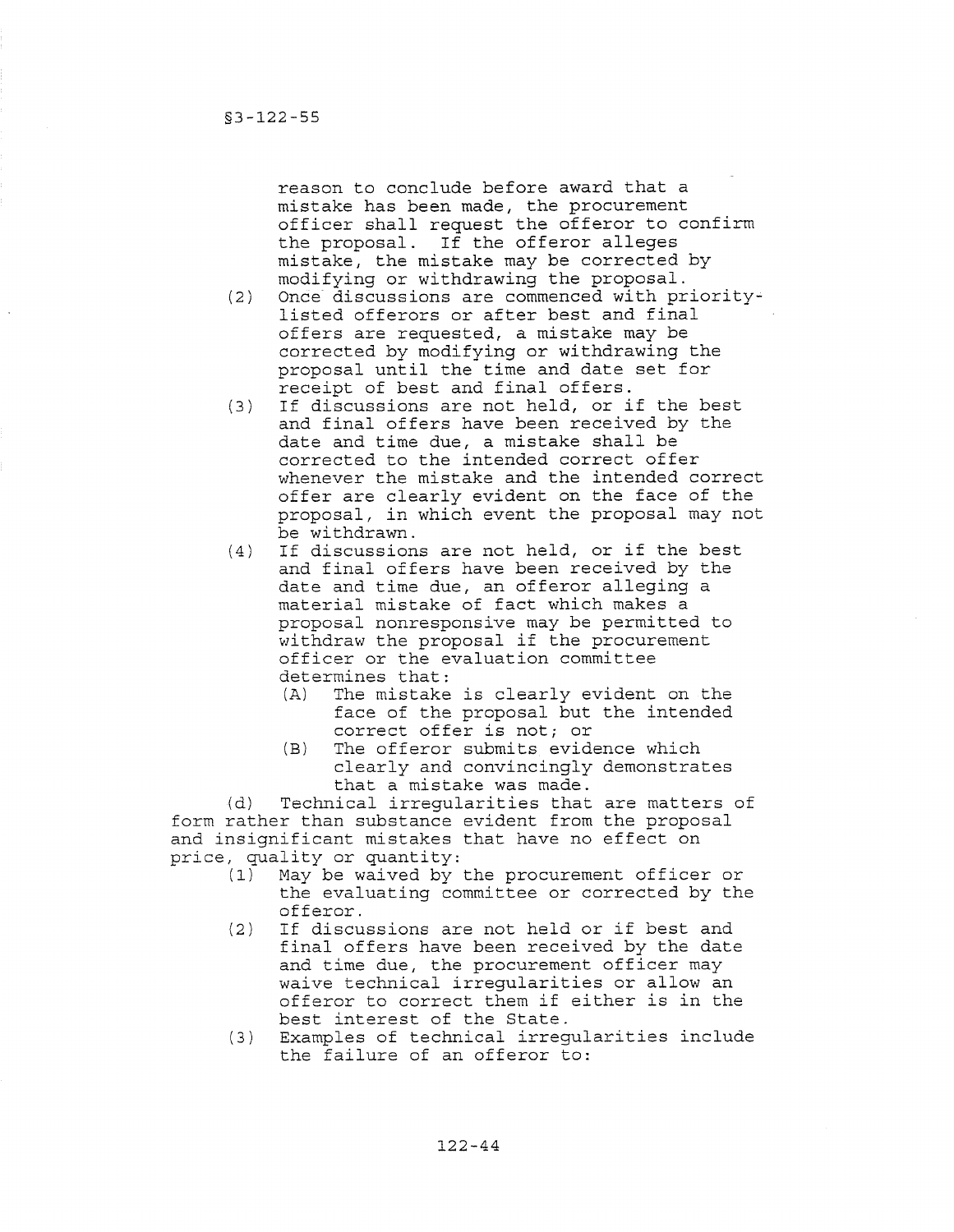- (A) Return the number of signed proposals required by the request for proposals;
- (B) Sign the proposal or provide an original signature, but only if the unsigned or photocopied proposal signature is accompanied by bid security or other material with an original signature indicating the offeror's intent to be bound to the offer; or
- (C) Acknowledge receipt of an amendment to the request for proposals, but only if it is clear from the proposal that the offeror received the amendment and intended to be bound by its terms; or the amendment involved had no effect on price, quality or quantity.

(e) The procurement officer or the evaluation committee shall prepare a written decision showing that relief was granted or denied whenever a request for correction or withdrawal of a proposal is made in accordance with this section. [Eff 12/15/95; am and comp 07/25/02] (Auth: HRS §103D-202) (Imp: HRS §103D-303)

§3-122-56 Cancellation of solicitations and rejection of proposals. Cancellation and rejection of proposals shall be pursuant to subchapter 11. [Eff 12/15/95; comp *11/17/97i* comp 07/25/02] (Auth: HRS §103D-202) (Imp: HRS §103D-303)

§3-122-57 Award of contract. (a) The procurement officer shall award under competitive sealed proposals with reasonable promptness by written notice to the responsible offeror whose proposal is determined in writing to provide the best value to the State taking into consideration price and the evaluation criteria in the request for proposals. Other criteria may not be used in the evaluation. The contract file shall include the basis for selecting the successful offeror. (b) Refer to section 103D-312, HRS, and

subchapter 15 for cost or pricing data requirements. (c) The determinations required by this section shall be final and conclusive unless they are clearly erroneous, arbitrary, capricious, or contrary to law. [Eff 12/15/95; am and comp 11/17/97; am and comp 07/25/02J (Auth: HRS §§103D-202, 103D-318) (Imp: HRS §§103D-303, 103D-312, 103D-318)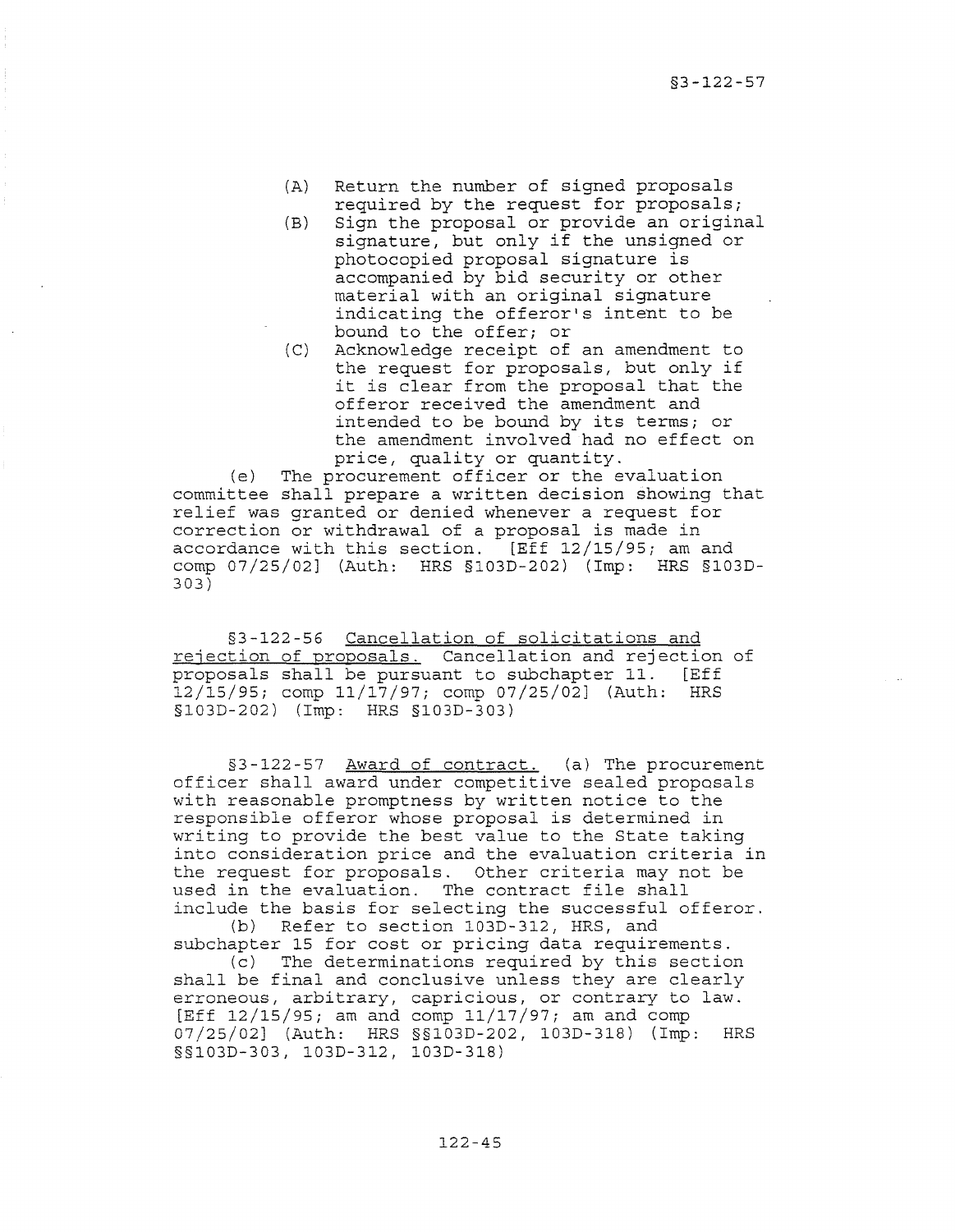§3-122-58 Public inspection. (a) The existing contract file, except those portions the offeror designates in writing as trade secrets or other proprietary data to be confidential subject to subsection (b), shall be available for public inspection upon posting of award pursuant to section 103D-701, HRS. The contract file shall include but not be limited to the following:<br>(1) The register of pr

- The register of proposals prepared pursuant to section 3-122-51;
- (2) A listing of all vendors to whom copies of the request for proposals were distributed;
- (3) Name of successful offeror and dollar amount of offer;
- (4) The basis on which the award was made;<br>(5) A copy of the request for proposals;
- (5) A copy of the request for proposals;<br>(6) A copy of the successful offeror's p
- A copy of the successful offeror's proposal;
- (7) A copy of all unsuccessful offeror's proposals; and
- (8) A copy of the executed contract resulting from the request for proposals.

(b) If a person requests to inspect the portions of an offeror's proposal designated as confidential pursuant to section 3-122-46-(a) (10), the inspection shall be subject to written determination by the respective attorney general or corporation counsel for confidentiality in accordance with chapter 92F, HRS.

(c) If the attorney general or corporation counsel determines in writing that the material designated as confidential is subject to disclosure, the material shall be open to public inspection unless the offeror appeals pursuant to section 92F-42(1), HRS.<br>(d) When a purchasing agency denies a person

When a purchasing agency denies a person access to a state procurement record, the person may appeal the denial to the office of information practices in accordance with section 92F-15.5, HRS. [Eff 12/15/95; am and comp 07/25/02J (Auth: HRS §103D-202) (Imp: HRS §§92F-42, 103D-303)

§3-122-59 Waiver to competitive sealed proposal process. (a) If for a given request for proposals, there is only one responsible offeror submitting an acceptable proposal:

(1) An award may be made to the single offerer, provided the procurement officer determines in writing that the price submitted is fair